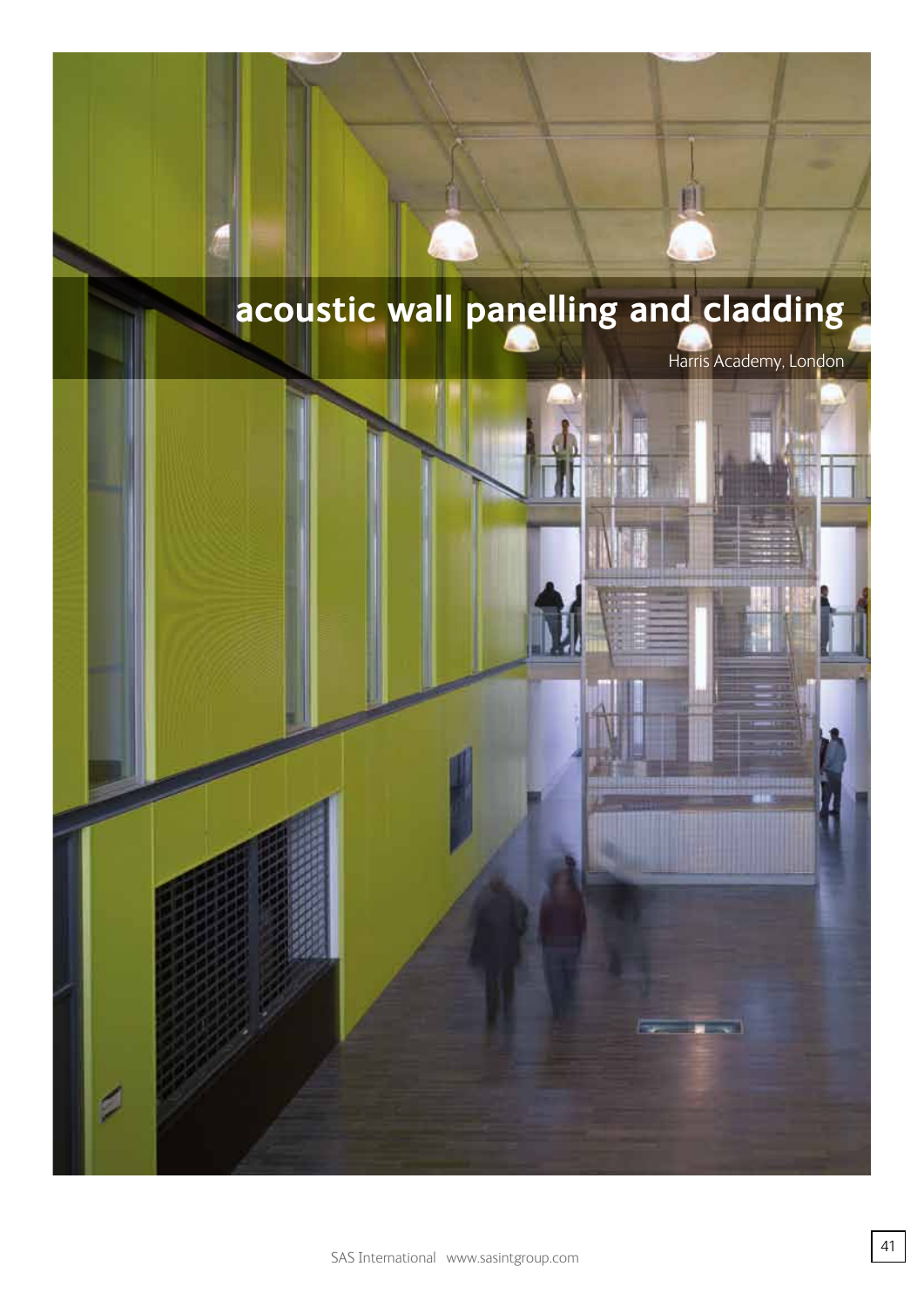## **Product Description**

SAS International metal wall panelling and cladding systems provide an attractive, durable and practical acoustic solution for wall finishes in many environments.

Eliminating sound reflection from walls is particularly important for a number of environments and acoustic wall panels provide acoustic absorption for a number of sectors including education, leisure and transportation.

If working areas do not have sufficient sound absorption communication and concentration becomes difficult. Applying acoustic wall panels reduces reverberation levels by absorbing sound reducing the level of sound which is reflected back into the environment.

### **Features**

A combination of plain sound reflecting tiles and perforated sound absorbing panels can be used to create the preferred acoustic environment.

Panels can be supplied with a number of backings, reinforced with high density board to achieve specific impact resistance criteria or perforated with acoustic inserts to provide sound absorption.

Acoustic wall panelling can also be used as balustrading panels providing an aesthetic and impact resistant solution.

#### **Shapes and Sizes**

A range of solutions can be offered to accommodate buffer rails, hand rails, electrical, mechanical and communication service outlets. SAS International fixing systems allow rapid access for services and maintenance.

#### **Suspension Options**

- <sup>l</sup> Channel & Pin
- **Gravity back**
- Clip-In

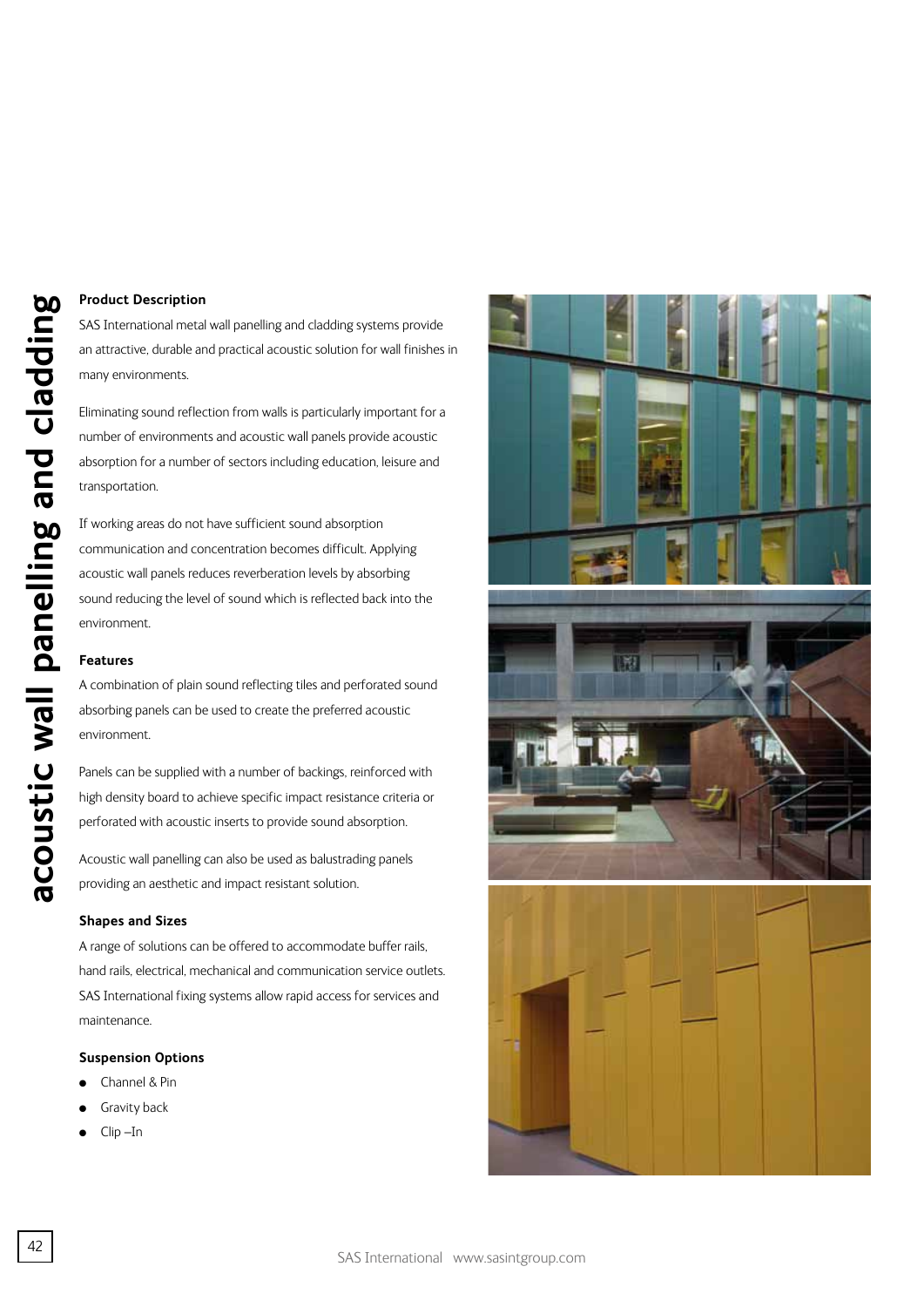## **Finish**

Polyester powder coated, supplied as standard with a RAL 9010 smooth finish, a fine textured finish (SAS FT), anti-bacterial coating (SAS AB), anti-graffiti paint finish (SAS AG) and other colours are available. See page 25 for a range of other paint finish options.

## **Wall Cladding**

Wall cladding can be specified to provide impact resistance and protection in addition to aesthetic benefits and design statements. Applications include areas around lift lobbies and other high user traffic environments, for example along walkways in transportation hubs, and where acoustic performance is not required.

Integration of hand rails and other service access points are also possible with this cladding.